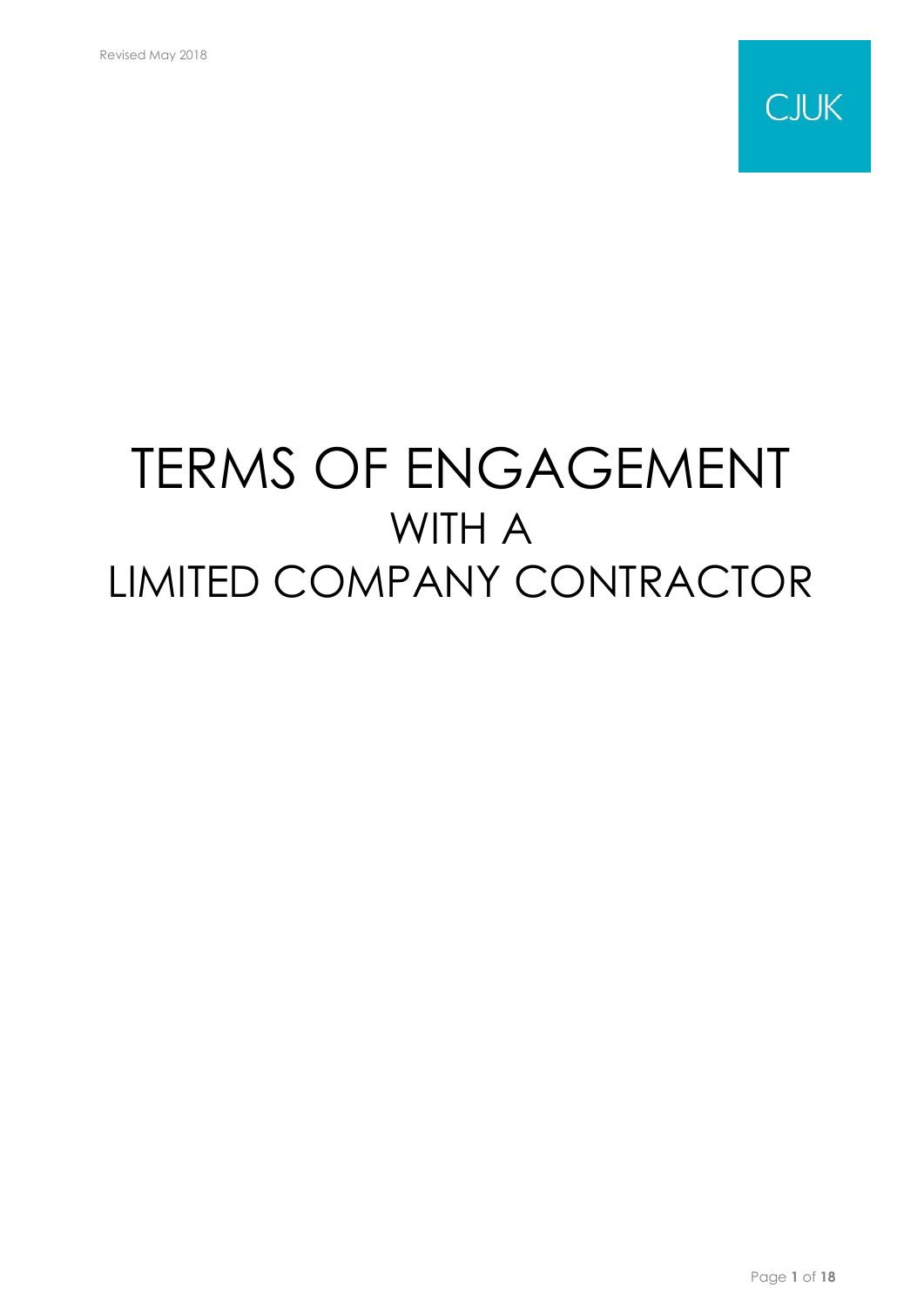## **TERMS OF ENGAGEMENT WITH A LIMITED COMPANY CONTRACTOR WHO HAS NOT OPTED OUT OF THE CONDUCT REGULATIONS (WITHIN IR35)**

## **THE PARTIES**

- (1) [*Insert Intermediary's name*] Limited (registered company no. [*insert registered company no.*]) trading as [*insert trading name if different*]] of [*address*] (**"the Intermediary"**).
- (2) Chefs Jobs UK Limited (registered company no. 10865790 trading as CJUK of One Cathedral Square, Cathedral Quarter, Blackburn, Lancashire, BB1 1FB (**"the Employment Business"**).

## **RECITALS**

- (A) The Intermediary carries on the business of the provision of contractor services and has agreed to provide the services (**"the Intermediary Services"**) specified in the relevant Assignment Details Form.
- (B) The Employment Business has requested the Intermediary and the Intermediary has agreed with the Employment Business, to supply the Intermediary Services to the Hirer on the terms and subject to the conditions of this Agreement.

## **1. DEFINITIONS AND INTERPRETATION**

<span id="page-1-0"></span>1.1. In this Agreement the following definitions apply:

| "Agency Worker"                               | means such of the Intermediary's employees,<br>workers, officers or representatives supplied to<br>provide the Intermediary Services;                                                 |
|-----------------------------------------------|---------------------------------------------------------------------------------------------------------------------------------------------------------------------------------------|
| "Assignment"                                  | means the Intermediary Services to be performed<br>by the Agency Worker for a period of time during<br>which the Intermediary is supplied by the<br>Employment Business to the Hirer; |
| "Assignment Details Form"                     | means written confirmation of the Assignment<br>details set out in clause 6.2;                                                                                                        |
| "AWR"                                         | means the Agency Workers Regulations 2010                                                                                                                                             |
| "AWR Regulation 10 Contract<br>of Employment" | means a permanent contract of employment<br>between the Intermediary and the Agency<br>Worker that satisfies the requirements of<br>Regulation 10 of the AWR;                         |
| "Calendar Week"                               | means any period of seven days starting with the<br>same day as the first day of the First Assignment;                                                                                |
| "Companies Acts"                              | means the Companies Acts 1985, 1989 and 2006;                                                                                                                                         |
| <b>Conditions of Liability</b>                | means one of the conditions of liability set out in<br>Sections 51 to 53 ITEPA;                                                                                                       |
| "Conduct Regulations"                         | means the Conduct of Employment Agencies<br>and Employment Businesses Regulations 2003                                                                                                |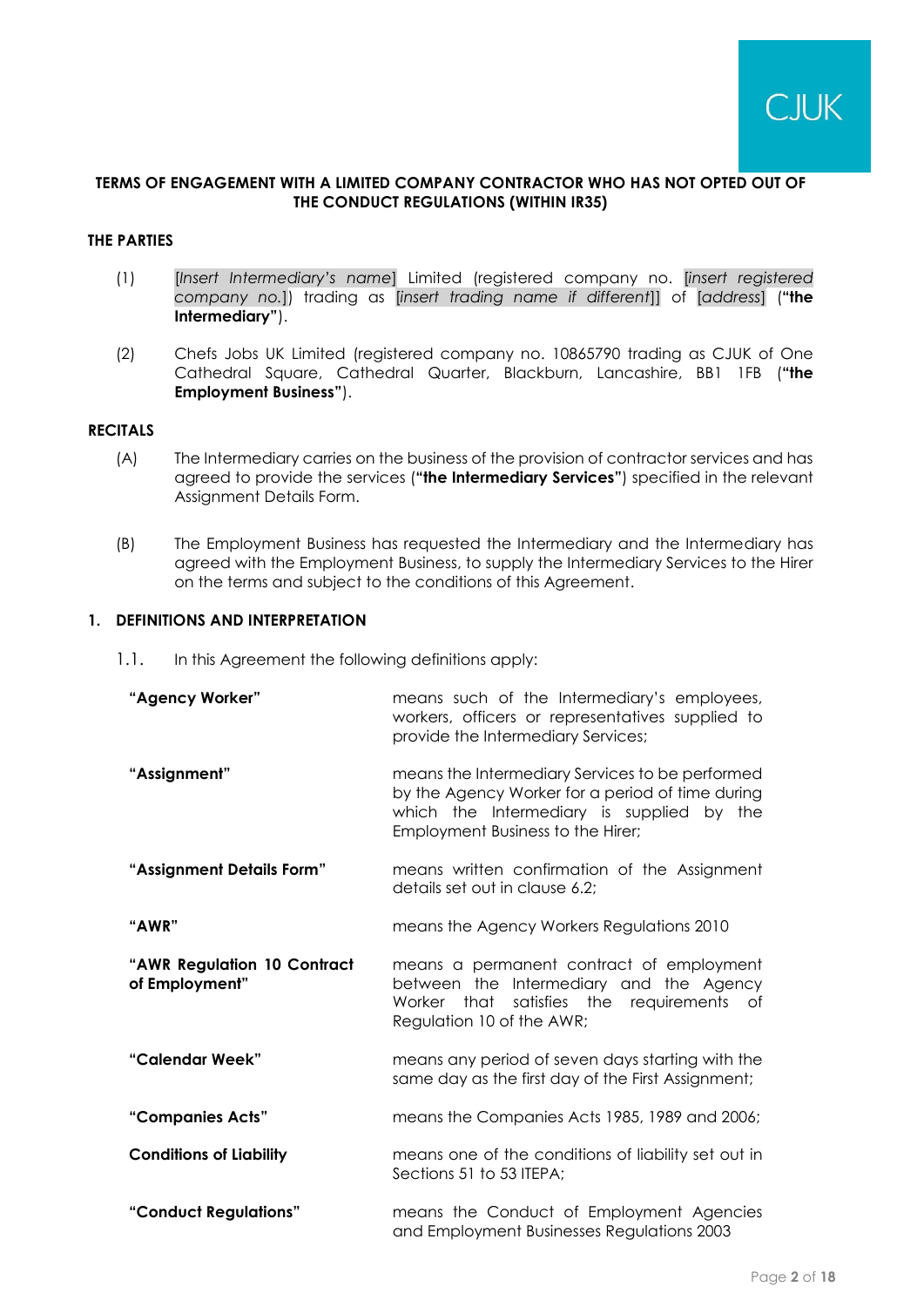

|  | financial, marketing, technical or<br>other<br>information or data of whatever nature relating to<br>the Hirer or Employment Business or their business<br>or affairs (including but not limited to this<br>Agreement, data, records, reports, agreements,<br>software, programs, specifications, know-how,<br>trade secrets and other information concerning<br>the Assignment) in any form or medium whether<br>disclosed or granted access to, whether in writing,<br>orally or by any other means, provided to the<br>Intermediary or any third party in relation to the<br>Assignment by the Hirer or the Employment<br>Business or by a third party on behalf of the Hirer<br>whether before or after the date of this<br>Agreement together with any reproductions of<br>such information in any form or medium or any<br>part(s) of such information; |
|--|---------------------------------------------------------------------------------------------------------------------------------------------------------------------------------------------------------------------------------------------------------------------------------------------------------------------------------------------------------------------------------------------------------------------------------------------------------------------------------------------------------------------------------------------------------------------------------------------------------------------------------------------------------------------------------------------------------------------------------------------------------------------------------------------------------------------------------------------------------------|
|--|---------------------------------------------------------------------------------------------------------------------------------------------------------------------------------------------------------------------------------------------------------------------------------------------------------------------------------------------------------------------------------------------------------------------------------------------------------------------------------------------------------------------------------------------------------------------------------------------------------------------------------------------------------------------------------------------------------------------------------------------------------------------------------------------------------------------------------------------------------------|

**"Control"** means (a) the legal or beneficial ownership, directly or indirectly, of more than 50% of the issued share capital or similar right of ownership; or (b) the power to direct or cause the direction of the affairs and/or general management of the company, partnership, statutory body or other entity in question, whether through the ownership of voting capital, by contract or otherwise, and "Controls" and "Controlled" shall be construed accordingly;

**"Data Protection Laws"** means the Data Protection Act 1998, the General Data Protection Regulation (EU 2016/679) or any applicable statutory or regulatory provisions in force from time to time relating to the protection and transfer of personal data;

**"Engagement"** means the engagement (including the Intermediary's and/or the Agency Worker's acceptance of the Client's offer), employment or use of the Intermediary and/or any Agency Worker by the Hirer or by any third party to whom the Intermediary and/or any Agency Worker have been introduced by the Hirer, directly or indirectly, on a permanent or temporary basis, whether under a contract of service or for services, an agency, license, franchise or partnership arrangement, or any other engagement, and "Engage", "Engages" and "Engaged" shall be construed accordingly;

**"First Assignment"** means:

- (a) the relevant Assignment; or
- (b) if, prior to the relevant Assignment:
	- i. the Agency Worker has worked in any assignment in the same role with the relevant Hirer as the role in which the Agency Worker works in the relevant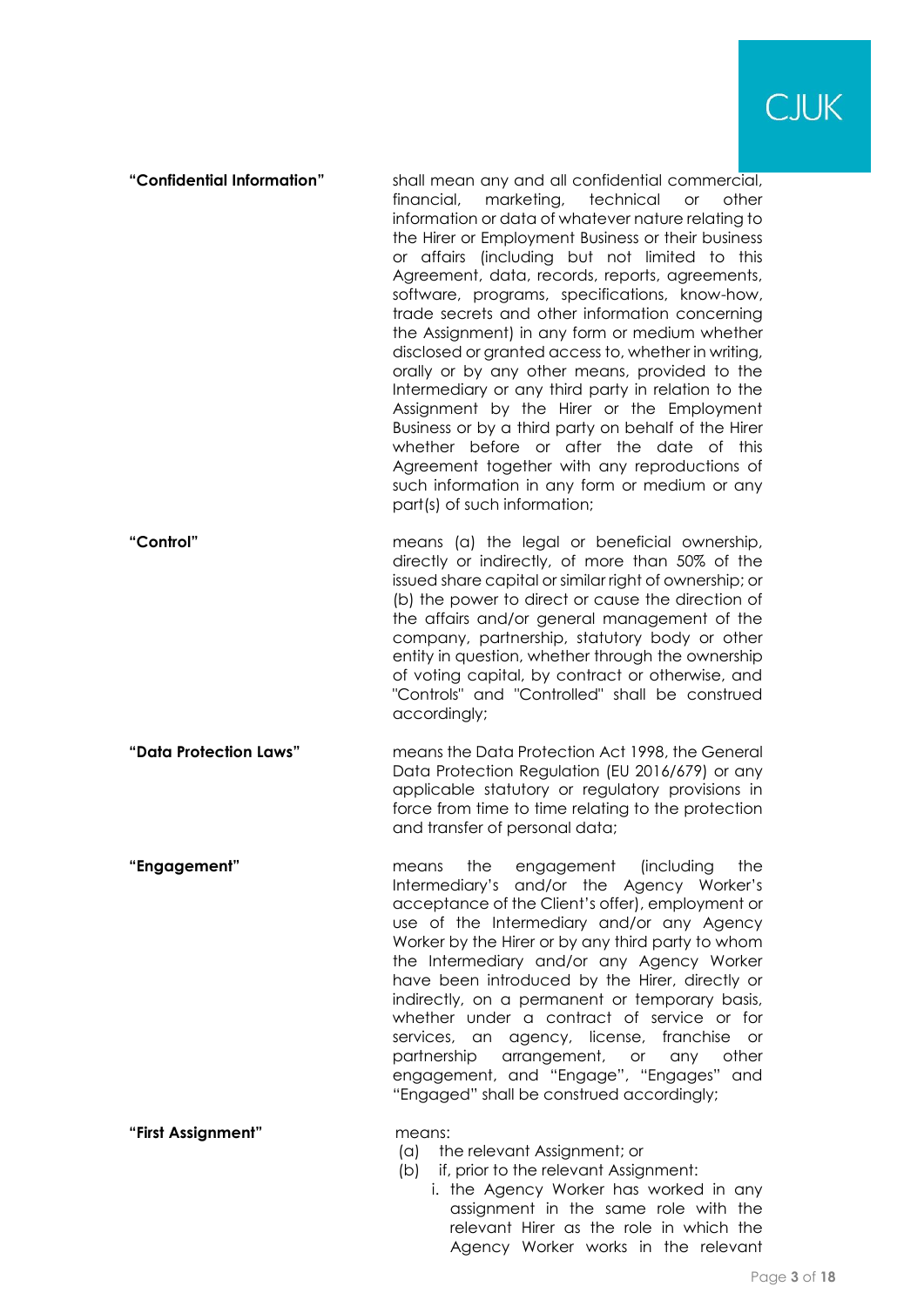

|     | Assignment; and |  |
|-----|-----------------|--|
| he- | relevant        |  |

ii. the relevant Qualifying Period commenced in any such assignment, that assignment (an assignment being (for the purpose of this defined term) a period of time during which the Agency Worker is supplied by one or more Temporary Work Agencies to the relevant Hirer to work temporarily for and under the supervision and direction of the relevant Hirer);

- **"Hirer"** means the person, firm or corporate body together with any subsidiary or associated person, firm or corporate body (as the case may be) to whom the Intermediary is supplied or Introduced requiring the Intermediary Services;
- **"Hirer's Group"** means (a) any individual, company, partnership, statutory body or other entity which from time to time Controls the Hirer, including (but not limited to) as a holding company as defined in section 1159 of the Companies Act 2006; and (b) any company, partnership, statutory body or other entity which from time to time is Controlled by or is under common Control with the Hirer, including (but not limited to) as a subsidiary or holding company as defined in section 1159 of the Companies Act 2006;
- **"Intermediary Fees"** means the fees payable to the Intermediary for the provision of the Intermediary Services, as set out in the relevant Assignment Details Form;
- **"IR35 Legislation"** means Chapter 8 of Part 2 of ITEPA;
- **"ITEPA"** means the Income Tax (Earnings and Pensions) Act 2003;
- **"Losses"** means all losses, liabilities, damages, costs, expenses, fines, penalties or interest whether direct, indirect, special or consequential (including, without limitation, any economic loss or other loss of profits, business or goodwill, management time and reasonable legal fees) and charges, including such items arising out of or resulting from actions, proceedings, claims and demands and "Loss" shall be construed accordingly;
- **"Minimum Rate"** means National Minimum Wage being the minimum rate of pay that the Employment Business reasonably expects to achieve, for all hours worked by the Intermediary;
- **"MSC Legislation"** means Chapter 9 of Part 2 of ITEPA;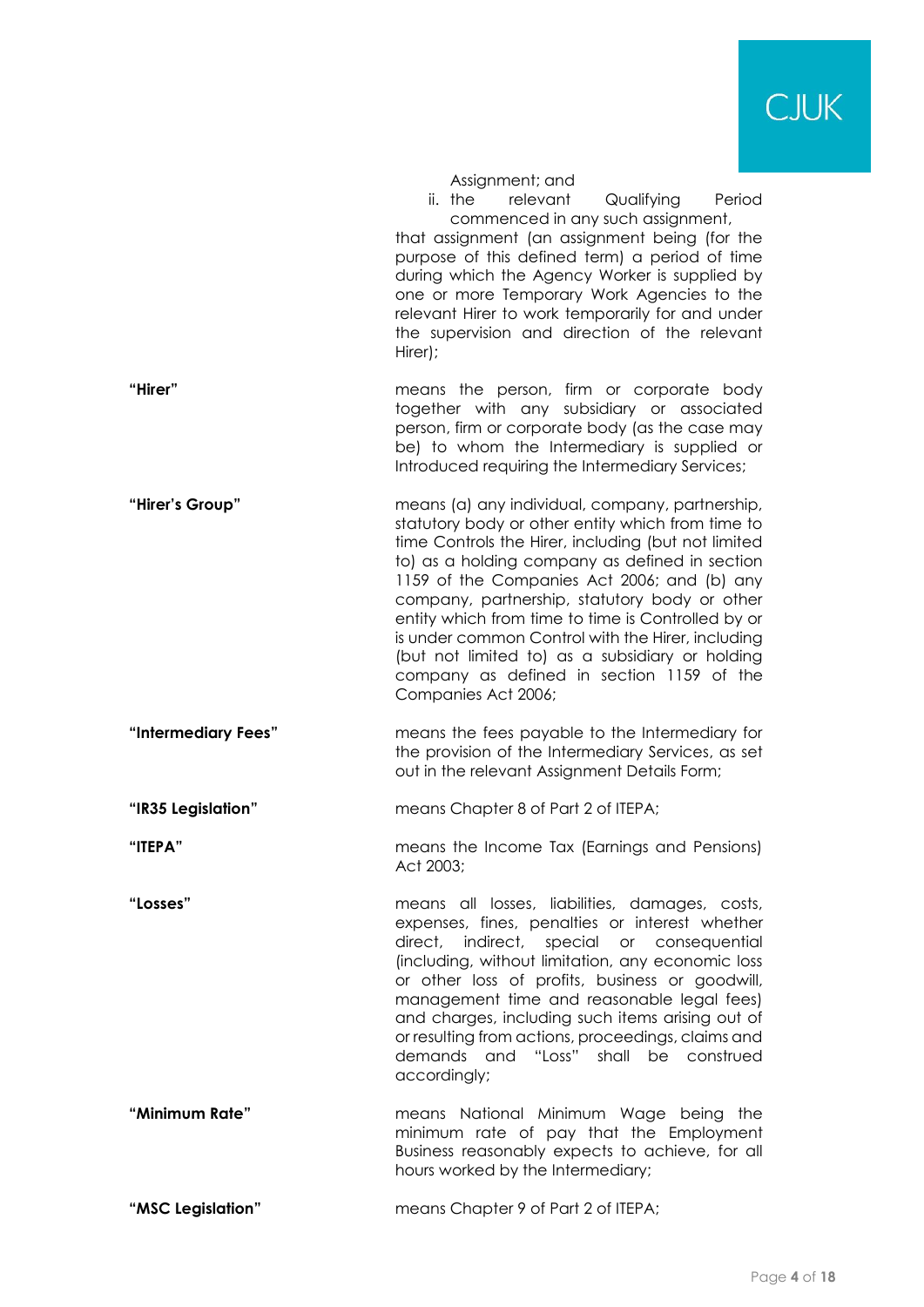

**"NICs Legislation"** means the Social Security (Categorisation of Earners) Regulations 1978;

**"Period of Extended Hire"** means any additional period that the Hirer wishes the Intermediary to be supplied for beyond the duration of the original assignment or series of assignments as an alternative to paying a Transfer Fee;

- **"Qualifying Period"** means 12 continuous Calendar Weeks during the whole or part of which the Agency Worker is supplied by one or more Temporary Work Agencies to the relevant Hirer to work temporarily for and under the supervision and direction of the relevant Hirer in the same role, and as further defined in the Schedule to this Agreement;
- **"Relevant Period"** means whichever ends the later of (a) the period of 8 weeks commencing on the day after the last day on which the Intermediary worked for the Hirer having been supplied by the Employment Business; or (b) the period of 14 weeks commencing on the first day on which the Intermediary worked for the Hirer having been supplied by Employment Business; or 14 weeks from the first day of the most recent Assignment where there has been a break of more than 6 weeks (42 days) since any previous assignment;

means terms and conditions relating to:

| "Relevant<br><b>Conditions"</b> | <b>Terms</b><br>and | means terms and conditions relating to:<br>(a)<br>pay;<br>(b)<br>the duration of working time;<br>(c)<br>night work;<br>(d)<br>rest periods;<br>rest breaks; and<br>(e)<br>(f)<br>annual leave<br>that are ordinarily included in the contracts of<br>employees or workers (as appropriate) of the Hirer<br>whether by collective agreement or otherwise<br>and including (for the avoidance of doubt and<br>without limitation) such terms and any basic<br>working and employment conditions that have<br>become contractual by virtue of custom and<br>practice, including copies of all relevant<br>documentation; |
|---------------------------------|---------------------|------------------------------------------------------------------------------------------------------------------------------------------------------------------------------------------------------------------------------------------------------------------------------------------------------------------------------------------------------------------------------------------------------------------------------------------------------------------------------------------------------------------------------------------------------------------------------------------------------------------------|
| "Reporting Requirements"        |                     | means the requirements of the Income Tax (Pay<br>as You Earn) (Amendment No. 2) Regulations<br>2015;                                                                                                                                                                                                                                                                                                                                                                                                                                                                                                                   |
| "Specified Intermediary"        |                     | means the party required to submit the report to<br>HMRC in compliance with<br>the<br>Reporting<br>Requirements;                                                                                                                                                                                                                                                                                                                                                                                                                                                                                                       |
| "Temporary Work Agency"         |                     | means as defined in the Schedule to<br>this<br>Agreement;                                                                                                                                                                                                                                                                                                                                                                                                                                                                                                                                                              |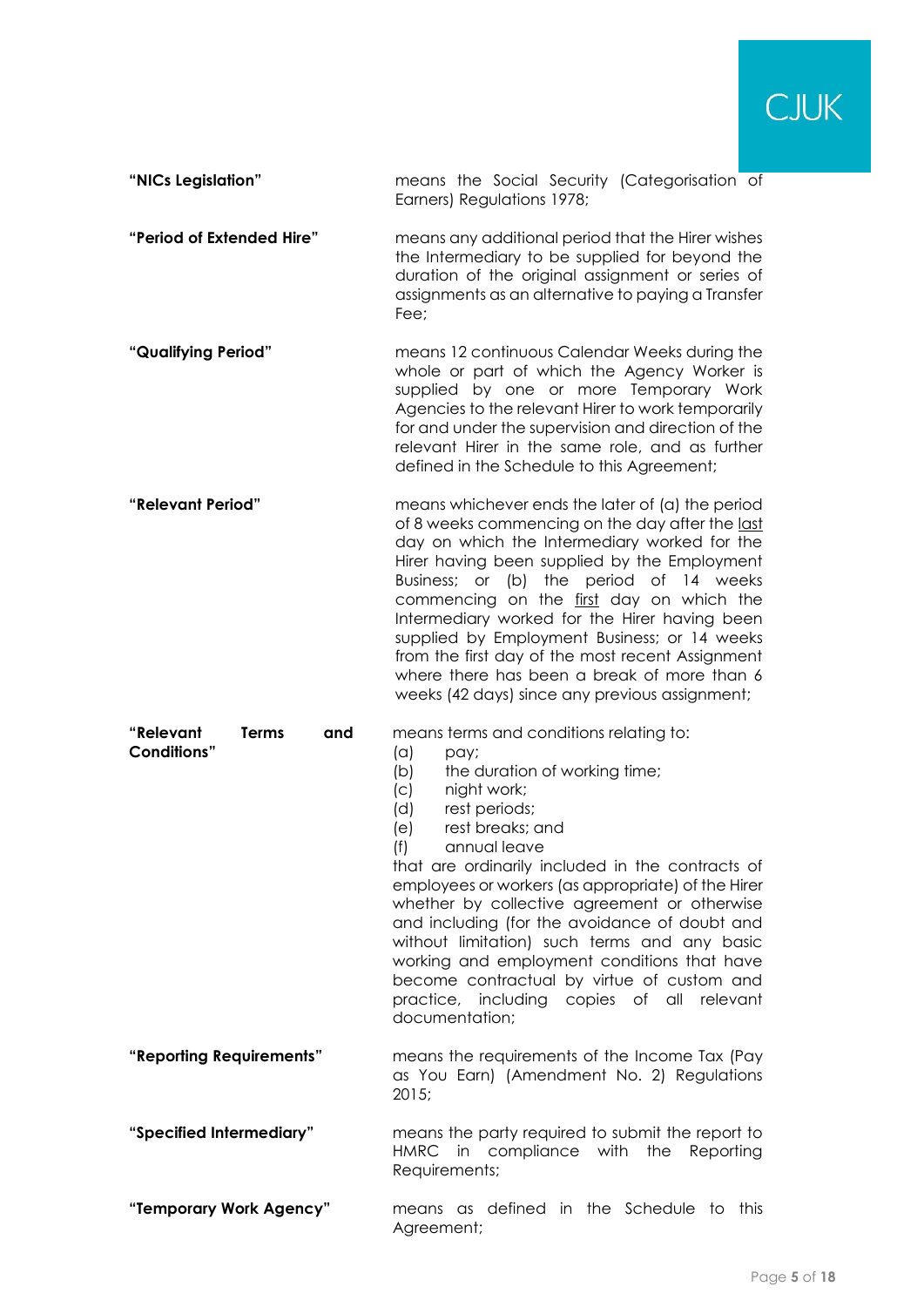| "Transfer Fee"             | means a fee payable by the Hirer to the<br>Employment Business if the Hirer or any third party<br>wishes to Engage the Intermediary, as permitted<br>by Regulation 10 of the Conduct Regulations; |
|----------------------------|---------------------------------------------------------------------------------------------------------------------------------------------------------------------------------------------------|
| "Transparency Regulations" | the Modern<br>Slavery Act<br>2015<br>means<br>(Transparency in Supply Chains) Regulations 2015;                                                                                                   |
| "Type of Work"             | means catering and hospitality;                                                                                                                                                                   |
| "WTR"                      | means the Working Time Regulations 1998.                                                                                                                                                          |

- 1.2. Unless the context requires otherwise references to the singular include the plural and references to the masculine include the feminine and vice versa.
- 1.3. The headings contained in this Agreement are for convenience only and do not affect their interpretation.
- 1.4. Any reference, express or implied, to an enactment includes a reference to that enactment as from time to time amended, modified, extended, re-enacted, replaced or applied by or under any other enactment (whether before or after the date of this Agreement) and all subordinate legislation made (before or after this Agreement) under it from time to time.

# **2. THE AGREEMENT**

- 2.1. This Agreement together with the attached Schedule and any applicable Assignment Details Form constitutes the entire agreement ("**the Agreement**") between the Employment Business and the Intermediary for the supply of the Intermediary Services to the Hirer and shall govern all Assignments undertaken by the Intermediary. However no contract shall exist between the Employment Business and the Intermediary between Assignments. This Agreement shall prevail over any terms put forward by the Intermediary.
- 2.2. During an Assignment the Intermediary will be engaged on a contract for services by the Employment Business on the terms set out in this Agreement. For the avoidance of doubt this Agreement shall not be construed as a contract of employment between any Agency Worker or any representative of the Intermediary supplied to carry out the Assignment and either the Employment Business or the Hirer, and any of the liabilities of an employer arising out of the Assignment shall be the liabilities of the Intermediary.
- 2.3. No variation or alteration to this Agreement shall be valid unless the details of such variation are agreed between the Employment Business and the Intermediary and set out in writing and a copy of the varied terms is given to the Intermediary no later than 5 business days following the day on which the variation was made stating the date on or after which such varied terms shall apply.
- 2.4. The Employment Business shall act as an employment business (as defined in Section 13(3) of the Employment Agencies Act 1973 (as amended) when introducing or supplying the Intermediary for Assignments with its Hirers.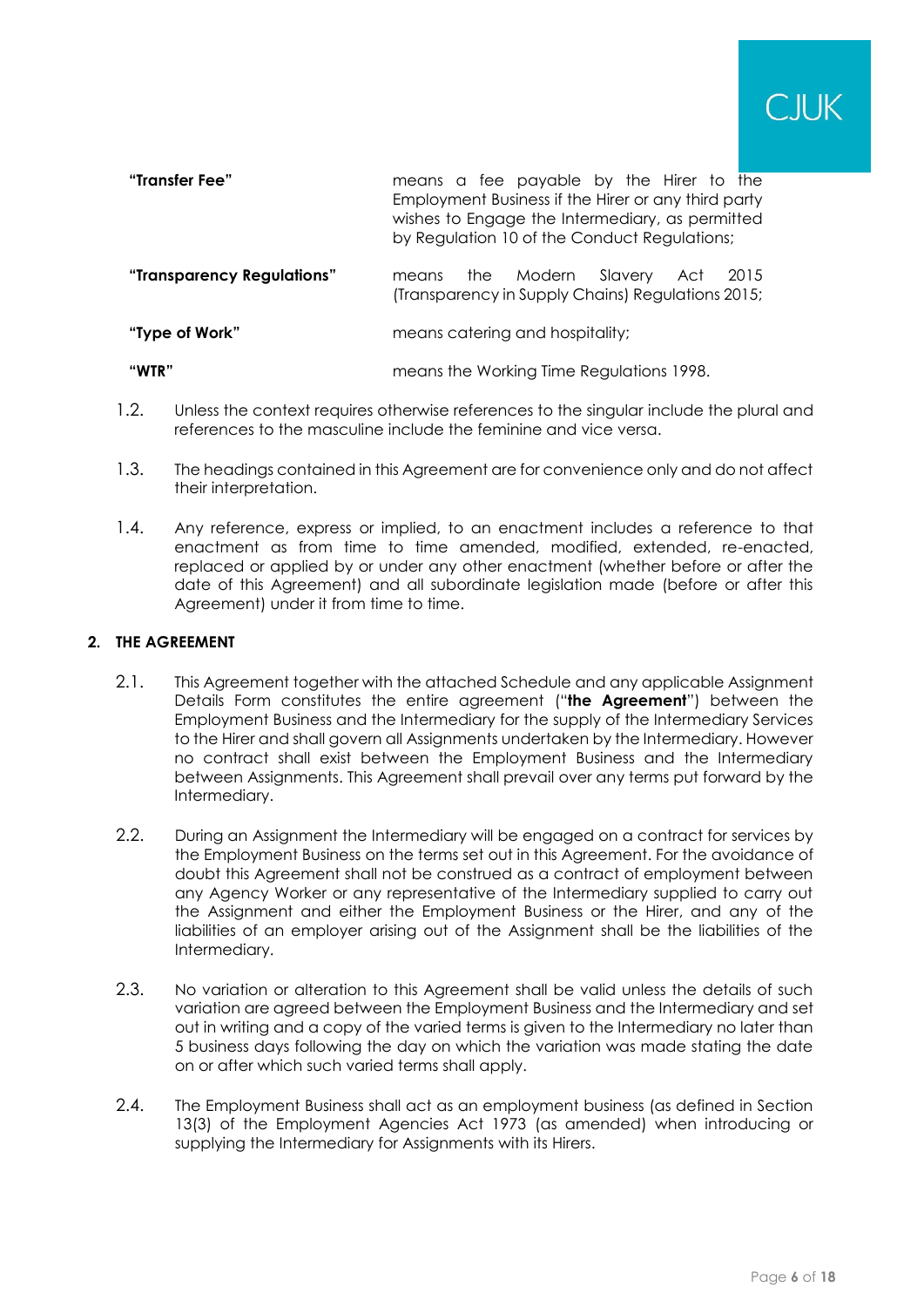

## **3. RELATIONSHIP BETWEEN THE EMPLOYMENT BUSINESS AND THE INTERMEDIARY AND BETWEEN THE HIRER AND THE INTERMEDIARY**

- 3.1. The Employment Business will endeavour to obtain suitable Assignments for the Intermediary performing the agreed Type of Work. The Intermediary shall not be obliged to accept an Assignment offered by the Employment Business.
- 3.2. The Intermediary acknowledges that the nature of temporary work means that there may be periods when no suitable work is available and agrees that:
	- 3.2.1. suitability of the work to be offered shall be determined solely by the Employment Business;
	- 3.2.2. the Employment Business shall incur no liability to the Intermediary (or an Agency Worker) should it fail to offer opportunities to work to the Intermediary.
- 3.3. The Intermediary acknowledges to the Employment Business that its services are supplied to the Employment Business as an independent contractor and that accordingly the responsibility of complying with all statutory and legal requirements relating to the Agency Worker (including but not limited to matters of taxation and compliance with the immigration laws applicable to the jurisdiction in which the Intermediary Services are provided) shall fall upon and be discharged wholly and exclusively by the Intermediary.
- 3.4. Nothing in this Agreement shall render any Agency Worker an employee or worker of either the Employment Business or the Hirer. The Intermediary shall ensure that the Agency Worker does not hold him/herself out as an employee or worker of either the Employment Business or the Hirer. In the event that any person should seek to establish any liability or obligation upon the Employment Business on the grounds that the Agency Worker is an employee or worker of the Employment Business or the Hirer, the Intermediary shall upon demand indemnify the Employment Business and keep it indemnified in respect of any such liability or obligation and any related Losses which the Employment Business or Hirer shall incur.
- 3.5. If before or during an Assignment or during the Relevant Period the Hirer wishes to Engage the Intermediary or any Agency Worker directly or through another employment business, the Intermediary acknowledges that the Employment Business will be entitled either to charge the Hirer a Transfer Fee or to agree to a Period of Extended Hire with the Hirer at the end of which the Intermediary or the Agency Worker (as appropriate) may be Engaged directly by the Hirer or through another employment business without further charge to the Hirer. In addition the Employment Business will be entitled to charge a Transfer Fee to the Hirer if the Hirer introduces the Intermediary or any Agency Worker to a third party (other than another employment business) who subsequently Engages the Intermediary or any Agency Worker before or during an Assignment or within the Relevant Period.
- 3.6. If the Agency Worker has completed the Qualifying Period on the start date of the relevant Assignment or following completion of the Qualifying Period during the relevant Assignment, and if the Agency Worker is entitled to any terms and conditions relating to the duration of working time, night work, rest periods, rest breaks and/or annual leave under the AWR which are different and preferential to rights and entitlements relating to the same under the WTR, any such terms and conditions will be as set out in the relevant Assignment Details Form or any variation to the relevant Assignment Details Form (as appropriate) and the Intermediary will give the Agency Worker any such entitlements.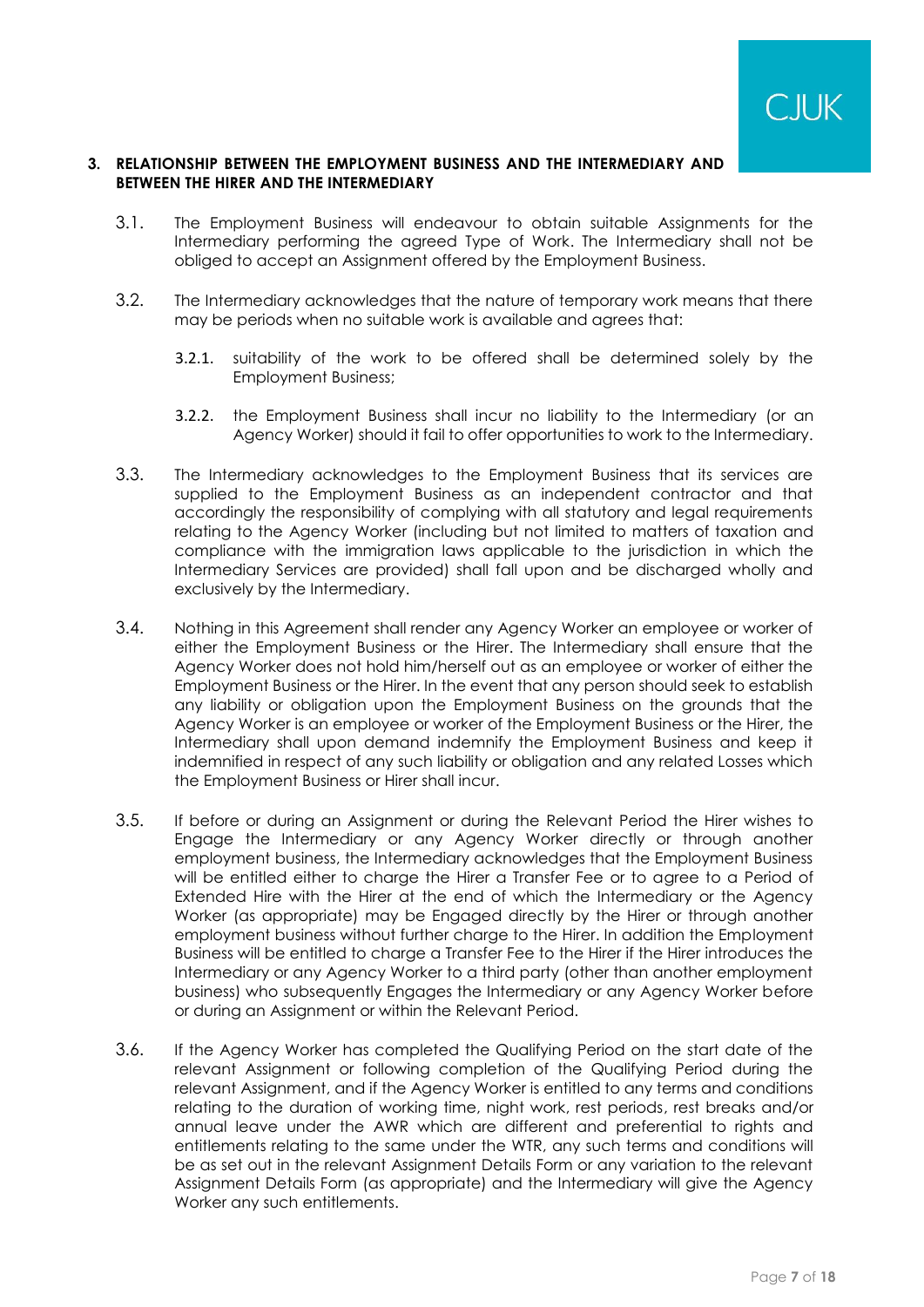

- 3.7. As a Temporary Work Agency, the Intermediary will notify the Employment Business as soon as possible prior to the commencement of the First Assignment under this Agreement if the Agency Worker has an AWR Regulation 10 Contract of Employment and shall provide a copy of that contract on request from the Employment Business. The Intermediary will also notify the Employment Business immediately if and when any such contract is terminated.
- 3.8. As a Temporary Work Agency, the Intermediary will comply with the AWR in all relevant respects.
- <span id="page-7-1"></span>3.9. Save to the extent any Losses result from any act or omission of the Employment Business or the Hirer, the Intermediary shall indemnify and keep indemnified the Employment Business (or, as the case may be, the Hirer) against any Losses the Employment Business (or the Hirer) may suffer or incur as a result of any claim made by or on behalf of the Agency Worker under the AWR.

## <span id="page-7-0"></span>**4. WARRANTIES PROVIDED BY THE INTERMEDIARY**

- 4.1. The Intermediary warrants to the Employment Business that:
	- 4.1.1. by entering into and performing its obligations under this Agreement it will not thereby be in breach of any obligation which it owes to any third party;
	- 4.1.2. the Agency Worker has the necessary skills and qualifications to provide the Intermediary Services;
	- 4.1.3. the Intermediary and the Agency Worker providing the Intermediary Services have not opted out of the Conduct Regulations and that the Intermediary will only supply Agency Workers to perform the Intermediary Services who have not opted out of the Conduct Regulations;
	- 4.1.4. the Intermediary is a personal service company but that it is not a 'managed service company' as defined in either section 61B or s339A of ITEPA and is not in breach of either the IR35 Legislation or the MSC Legislation;
	- 4.1.5. the remuneration receivable by the Agency Worker in consequence of providing his/her services constitutes employment income of the Agency Worker apart from Chapter 7 ITEPA;
	- 4.1.6. the Intermediary will comply at all times with ITEPA and the NICs Legislation including in particular in relation to the deduction of the appropriate PAYE and national insurance deductions and payment of the appropriate employers' national insurance contributions;
	- 4.1.7. the Intermediary is incorporated in the UK and that all directors are resident in the UK for tax purposes;
	- 4.1.8. the Intermediary will pay the Agency Worker only into a nominated UK bank account in the Agency Worker's name;
	- 4.1.9. all information the Intermediary provides to the Employment Business in order to comply with the Reporting Requirements and clauses [5.1.11](#page-8-0) to [5.1.17](#page-9-0) inclusive is complete and accurate; and
	- 4.1.10. the Intermediary and the Agency Worker will comply with the Data Protection Laws.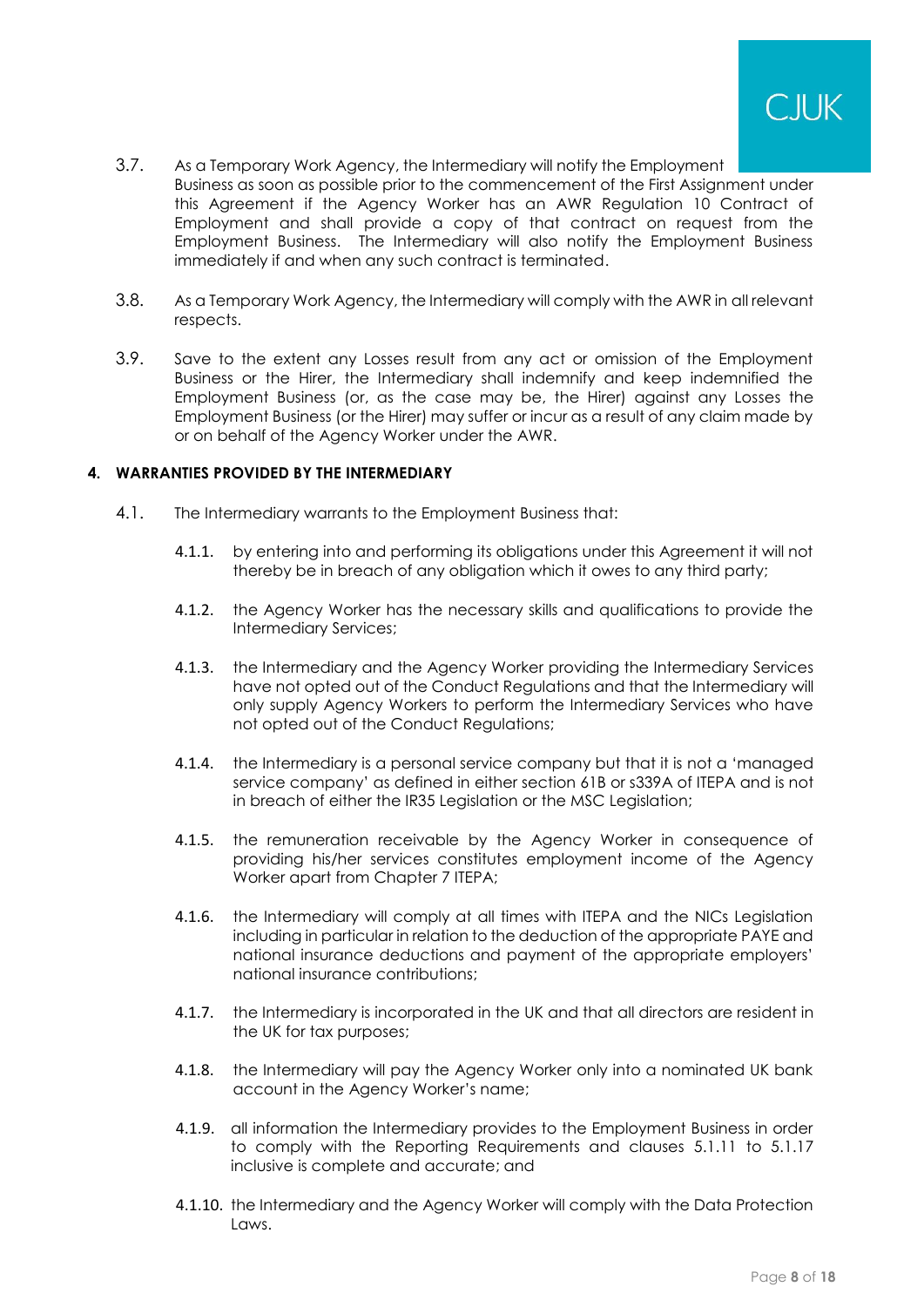## <span id="page-8-1"></span>**5. THE INTERMEDIARY'S OBLIGATIONS**

- <span id="page-8-0"></span>5.1. The Intermediary agrees on its own part and on behalf of the Agency Worker as follows:
	- 5.1.1. to co-operate with the Hirer's reasonable instructions and accept the direction of any responsible person in the Hirer's organisation within the scope of the Assignment;
	- 5.1.2. to observe any relevant rules and regulations of the Hirer's establishment or the premises where the Intermediary Services are being performed to which attention has been drawn or which the Intermediary might reasonably be expected to ascertain including but not limited to those relating to health and safety to the extent that they are reasonably applicable to the Intermediary and the Agency Worker;
	- 5.1.3. to take all reasonable steps to safeguard its own safety, the safety of the Agency Worker and the safety of any other person who may be affected by the actions of the Agency Worker whilst on the Assignment;
	- 5.1.4. to comply with the Data Protection Laws in respect of any personal data which the Intermediary is granted access to for the purpose of or by reason of the performance of the Intermediary Services;
	- 5.1.5. not at any time to divulge to any person, nor use for its own or any other person's benefit, any Confidential Information relating to the Hirer's or the Employment Business's employees, business affairs, transactions or finances;
	- 5.1.6. not to engage in any conduct detrimental to the interests of the Employment Business and/or the Hirer which includes any conduct which could bring the Employment Business and/or the Hirer into disrepute and/or which results in the loss of custom or business by either the Employment Business or the Hirer;
	- 5.1.7. not to commit any act or omission constituting unlawful discrimination against or harassment of any member of the Employment Business's or the Hirer's staff;
	- 5.1.8. not to sub-contract or assign to any third party any of the Intermediary Services which it is required to perform under any Assignment;
	- 5.1.9. to provide the Hirer and/or the Employment Business with any progress reports as may be requested from time to time;
	- 5.1.10. to notify the Employment Business forthwith in writing if it should become insolvent, or if any of the arrangements set out in clauses [9.2.5](#page-12-0) to [9.2.7](#page-13-0) apply;
	- 5.1.11. to confirm that the remuneration receivable by the Agency Worker in consequence of providing his/her services constitutes employment income of the Agency Worker apart from Chapter 7 ITEPA;
	- 5.1.12. to confirm in writing whether or not the Agency Worker has a material interest (as defined in section 51 ITEPA) in the Intermediary. A "material interest" includes holding more than 5% of the shares of the Intermediary];
	- 5.1.13. to comply with all relevant legal obligations, including but not limited to ITEPA, the NICs Legislation, VAT legislation and the Companies Acts;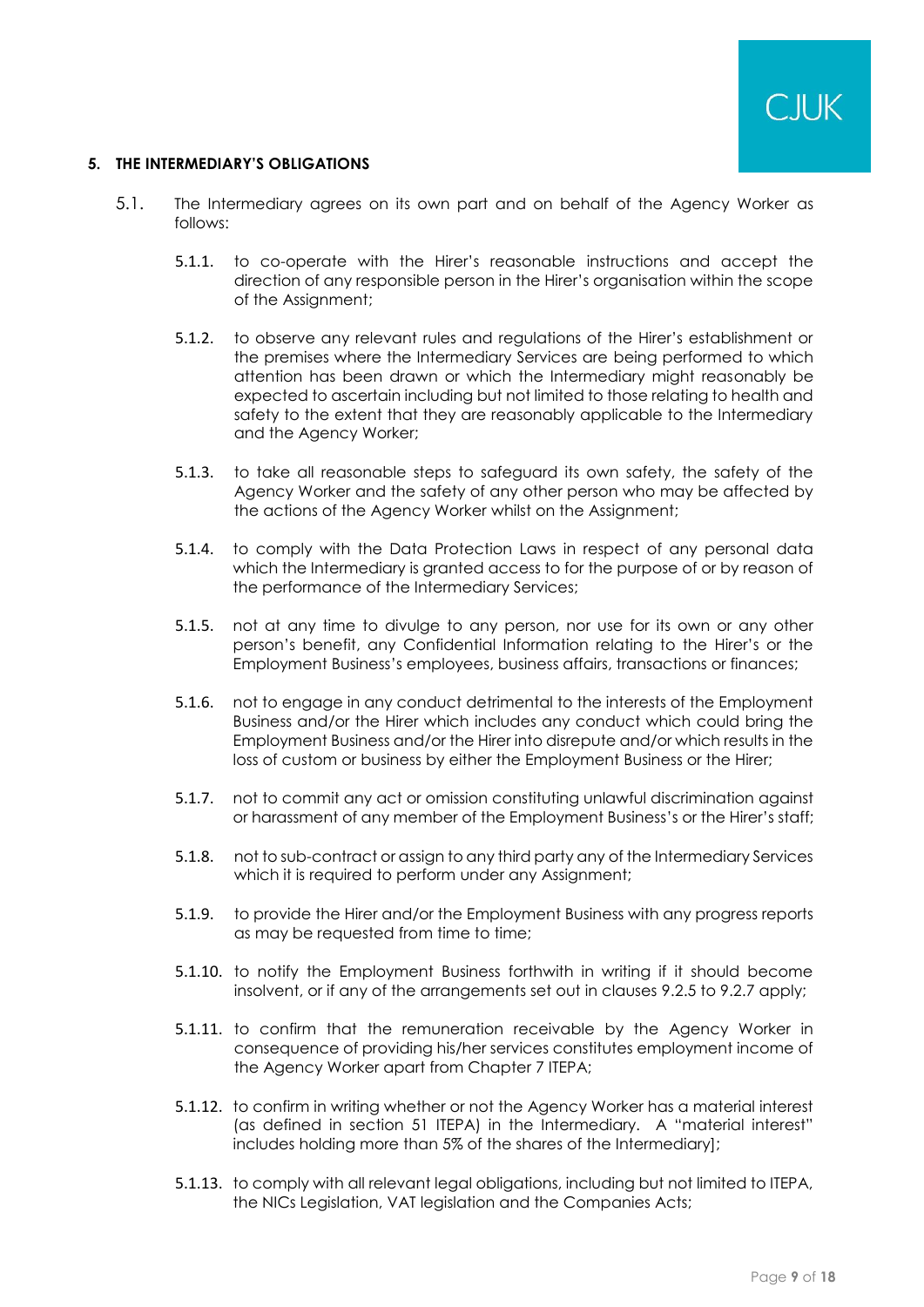

- 5.1.14. to provide the Employment Business with all such information it may require to comply with (a) the Reporting Requirements where it is the Specified Intermediary or (b) any contractual obligations the Employment Business has to provide information to the Specified Intermediary (where it is a party other than the Employment Business) to enable the Specified Intermediary to comply with its Reporting Requirements;
- 5.1.15. to notify the Employment Business in writing immediately if it becomes subject to a HMRC investigation or compliance activity including but not limited to any of ITEPA, the NICs legislation or VAT legislation;
- 5.1.16. to provide the Employment Business with a copy of the terms under which the Intermediary has engaged the Agency Worker;
- <span id="page-9-0"></span>5.1.17. to provide the Employment Business on request, with any information required to comply with Transparency Regulations; and
- 5.1.18. to update the Employment Business promptly where any of the information required under clauses [5.1.11](#page-8-0) to [5.1.17](#page-9-0) inclusive changes.
- 5.2. As soon as possible prior to the commencement of each Assignment and during each Assignment (as appropriate) and at any time at the Employment Business's request, the Intermediary undertakes to:
	- 5.2.1. inform the Employment Business of any Calendar Weeks in the 24 months immediately preceding the start of the Assignment and/or during the relevant Assignment in which the Agency Worker has worked in the same or a similar role with the relevant Hirer via any third party and which the Intermediary and/or the Agency Worker believes count or may count toward the Qualifying Period; and
	- 5.2.2. provide the Employment Business with all the details of such work, including (without limitation) details of where, when and the period(s) during which such work was undertaken and any other details requested by the Employment Business; and
	- 5.2.3. inform the Employment Business if, in the 24 months immediately preceding the start of the Assignment and/or during the relevant Assignment, the Agency Worker has:
		- 5.2.3.1. completed two or more assignments with the Hirer;
		- 5.2.3.2. completed at least one assignment with the Hirer and one or more earlier assignments with any member of the Hirer's Group; and/or
		- 5.2.3.3. worked in more than two roles during an assignment with the Hirer and on at least two occasions worked in a role that was not the same role as the previous role.
- 5.3. If the Agency Worker is unable for any reason to provide the Intermediary Services during the course of an Assignment, the Intermediary should inform the Employment Business as soon as possible, but in any event no later than 1 hour after the commencement of the Assignment or shift. In the event that it is not possible to inform the Employment Business within these timescales, the Intermediary should alternatively inform the Hirer and then the Employment Business as soon as possible.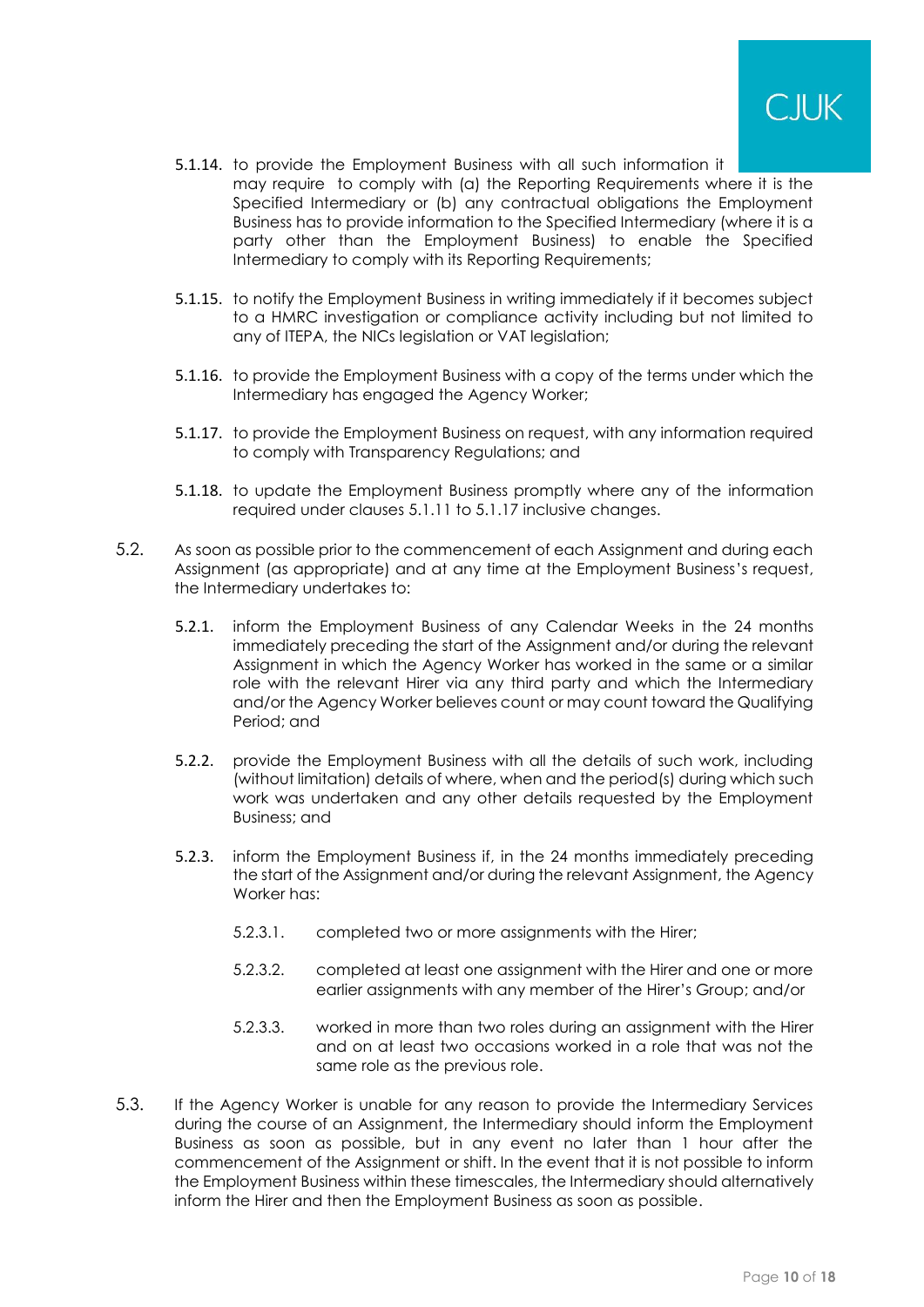

- 5.4. If, either before or during the course of an Assignment, the Intermediary becomes aware of any reason why it or the Agency Worker supplied to perform the Intermediary Services may not be suitable for an Assignment, the Intermediary shall notify the Employment Business without delay.
- 5.5. The Intermediary acknowledges that any breach of its obligations set out in clause [4](#page-7-0) (Warranties provided by the Intermediary) and this clause [5](#page-8-1) (The Intermediary's Obligations) may cause the Employment Business to suffer Losses and that the Employment Business reserves the right to recover such Losses from the Intermediary by way of set off or deduction from any sums owed by the Employment Business to the Intermediary.

## **6. THE EMPLOYMENT BUSINESS'S OBLIGATIONS**

- 6.1. Throughout the term of this Agreement the Employment Business will pay the Intermediary at least the Minimum Rate in respect of the provision of the Intermediary Services. The actual Intermediary Fees will be notified to the Intermediary on a per Assignment basis.
- <span id="page-10-0"></span>6.2. At the same time as an Assignment is offered to the Intermediary the Employment Business shall provide the Intermediary with an Assignment Details Form setting out the following:
	- 6.2.1. the identity of the Hirer, and if applicable the nature of their business;
	- 6.2.2. the date the Assignment is to commence and the duration or likely duration of the Assignment;
	- 6.2.3. the type of work, location and hours during which the Intermediary would be required to provide the Intermediary Services;
	- 6.2.4. the Intermediary Fees and any expenses payable by or to the Intermediary;
	- 6.2.5. any risks to health and safety known to the Hirer in relation to the Assignment and the steps the Hirer has taken to prevent or control such risks; and
	- 6.2.6. what experience, training, qualifications and any authorisation required by law or a professional body the Hirer considers necessary or which are required by law to work in the Assignment.
- 6.3. Where such information is not given in paper form or by electronic means it shall be confirmed by such means by the end of the third business day (excluding Saturday, Sunday and any Public or Bank Holiday) following save where:
	- 6.3.1. the Intermediary is being offered an Assignment in the same position as one in which the Intermediary had previously been supplied within the previous 5 business days and such information has already been given to the Intermediary; or
	- 6.3.2. subject to clause [6.4,](#page-10-1) the Assignment is intended to last for 5 consecutive business days or less and such information has previously been given to the Intermediary and remains unchanged, the Employment Business needs only to provide written confirmation of the identity of the Hirer and the likely duration of the Assignment.
- <span id="page-10-2"></span><span id="page-10-1"></span>6.4. Where the provisions of clause [6.3.2](#page-10-2) are met but the Assignment extends beyond the intended 5 consecutive business day period, the Employment Business shall provide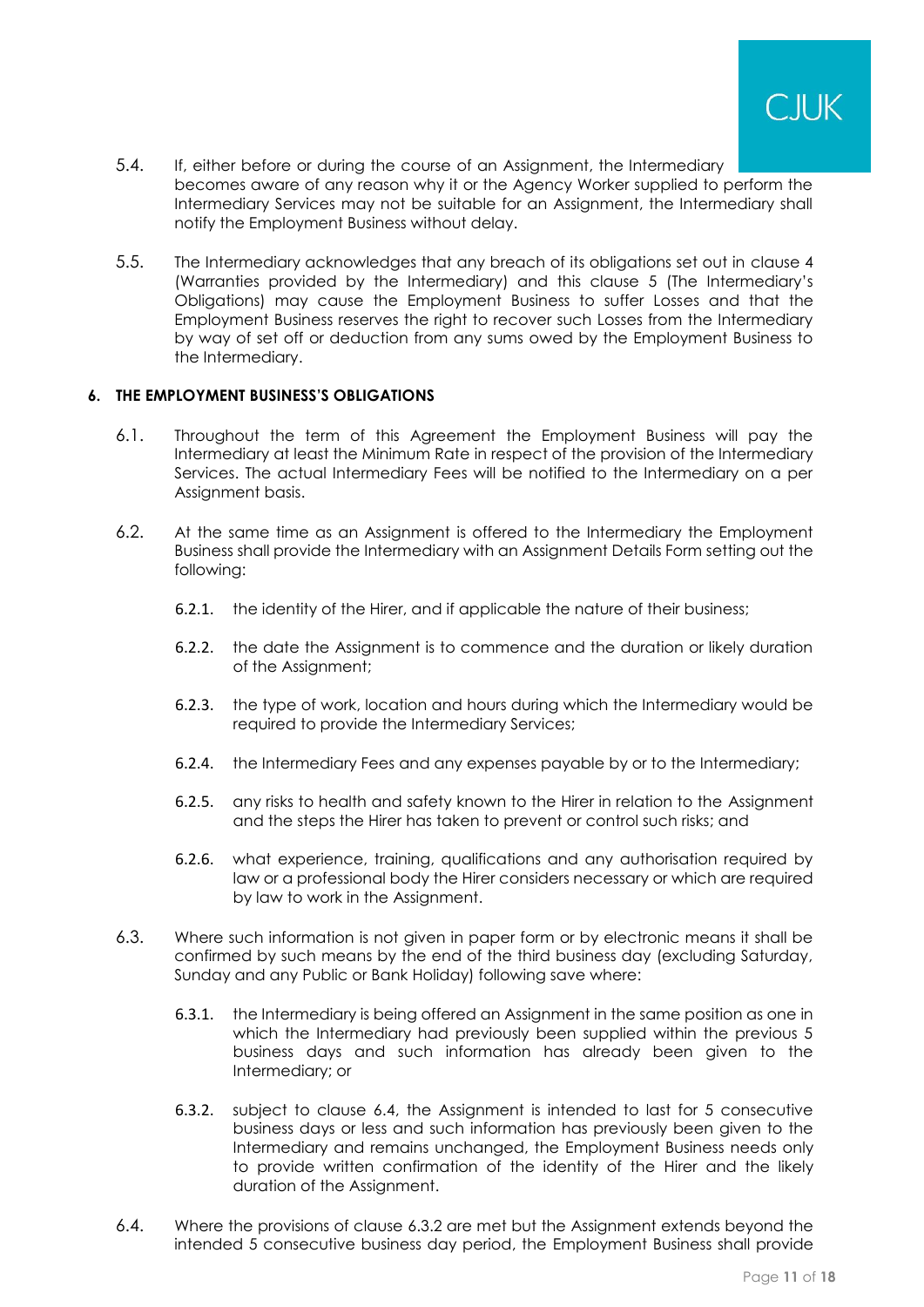

such information set out in clause [6.2](#page-10-0) to the Intermediary in paper or electronic form within 8 days of the start of the Assignment.

## <span id="page-11-1"></span>**7. TIMESHEETS AND INVOICING**

- 7.1. At the end of each week of an Assignment (or at the end of the Assignment where an Assignment is for a period of less than 1 week or is completed before the end of a week) the Intermediary shall deliver to the Employment Business the Employment Business's timesheet duly completed to indicate the number of hours worked by the Intermediary during the preceding week signed by an authorised representative of the Hirer. The timesheet must be accompanied by an invoice from the Intermediary for the amount due from the Employment Business to the Intermediary for the hours worked in that week. Such invoice should bear the Intermediary's name, the name of the Agency Worker who provided the Intermediary Services, the Intermediary's company registration number and VAT number, and should state any VAT due on the invoiced sum. In order to ensure prompt payment, the Employment Business should receive the signed timesheet no later than 10am on Monday following the week to which it relates
- 7.2. Subject to clause [7.3](#page-11-0) the Employment Business shall pay the Consultancy for all hours worked regardless of whether the Employment Business has received payment from the Hirer for those hours.
- <span id="page-11-0"></span>7.3. Where the Intermediary fails to submit a properly authenticated timesheet the Employment Business shall, in a timely fashion, conduct further investigations into the hours claimed by the Agency Worker and the reasons, if any, that the Hirer has refused to sign a timesheet in respect of those hours. This may delay any payment due to the Intermediary.

## **8. PAYING THE INTERMEDIARY**

- 8.1. Subject to the receipt of the Intermediary's invoice and signed timesheet in accordance with clause [7](#page-11-1) above, and the Intermediary's compliance with this Agreement, the Employment Business will pay the Intermediary Fees within 7 days of receipt of the Intermediary's invoice. The Employment Business shall pay to the Intermediary the Intermediary Fees which shall be notified on a per Assignment basis.
- <span id="page-11-2"></span>8.2. Subject to claus[e 8.9,](#page-12-1) if and when the Agency Worker completes the Qualifying Period the Employment Business reserves the right to vary the Intermediary Fees if there is any variation in the Relevant Terms and Conditions. Any such variation will be as set out in a variation to the relevant Assignment Details Form and the Intermediary shall ensure that, if at any time the Employment Business varies the Intermediary Fees in accordance with this clause [8.2,](#page-11-2) the Intermediary will, at the same time, make the same variations to the corresponding payments the Intermediary makes to the Agency Worker.
- <span id="page-11-3"></span>8.3. Under the AWR, on completion of the Qualifying Period the Agency Worker may be entitled to paid annual leave (save where the Intermediary is a Temporary Work Agency and it is agreed in the relevant Assignment Details Form that the Agency Worker is employed on an AWR Regulation 10 Contract of Employment) and/or unpaid annual leave in addition to the Agency Worker's entitlement to paid annual leave under the WTR provided by the Intermediary. If this is the case, any such entitlement(s), the date from which any such entitlement(s) will commence and how any payment for such entitlement accrues in respect of the relevant Assignment will be as set out in the relevant Assignment Details Form or any variation to the relevant Assignment Details Form and the Intermediary will pass this information on to the Agency Worker and, if the Intermediary receives any such payment(s) for leave from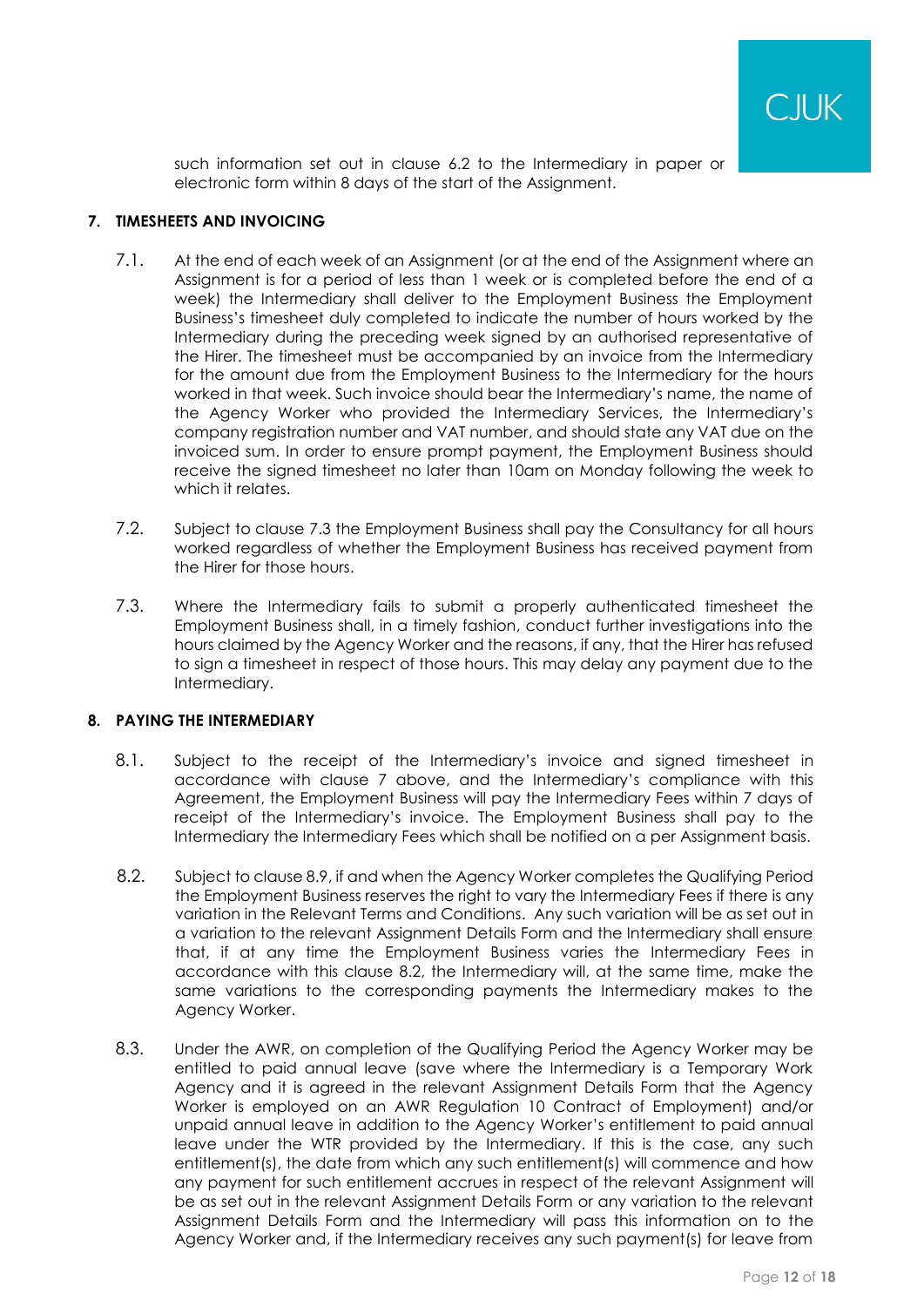

the Employment Business, the Intermediary will make the same payment(s) to the Agency Worker.

- <span id="page-12-2"></span>8.4. Subject to clause [8.9,](#page-12-1) on completion of the Qualifying Period the Agency Worker may be entitled to receive a bonus. The Intermediary will, and will procure that the Agency Worker will, comply with any requirements of the Employment Business and/or the Hirer relating to the assessment of the Agency Worker's performance for the purpose of determining whether or not the Agency Worker is entitled to a bonus and the amount of any such bonus. If, subject to satisfying the relevant criteria, the Agency Worker is entitled to receive a bonus, the Employment Business will pay the bonus to the Intermediary and the Intermediary will pay the bonus to the Agency Worker.
- 8.5. The Intermediary shall be responsible for the deduction of any PAYE Income Tax and National Insurance Contributions and any other taxes and deductions payable in respect of the Agency Worker for any Assignment.
- 8.6. All payments due from the Employment Business will be made to the Intermediary and not to any third party or the Agency Worker. The Employment Business will pay the Intermediary fees into a UK business bank account only.
- 8.7. The Employment Business shall not be obliged to pay the Intermediary for any periods during which the Intermediary Services are not provided, whether this is due to the Intermediary being unable to provide the Intermediary Services or where the Hirer does not require the Intermediary Services or otherwise in respect of annual leave (save as where may be the case in accordance with clause [8.3\)](#page-11-3), illness or absence of the Agency Worker.
- 8.8. The Intermediary shall bear the cost of any training which the Agency Worker may require in order to perform the Intermediary Services.
- <span id="page-12-1"></span>8.9. Clauses [8.2](#page-11-2) to [8.4,](#page-12-2) inclusive, will not apply where the Agency Worker is employed on an AWR Regulation 10 Contract of Employment.

## <span id="page-12-4"></span>**9. TERM AND TERMINATION**

- <span id="page-12-3"></span>9.1. Either of the Employment Business or the Intermediary may terminate the Assignment in writing at any time without prior notice or liability.
- <span id="page-12-0"></span>9.2. Notwithstanding clauses [9.1](#page-12-3) and [9.3](#page-13-1) of this Agreement, the Employment Business may without notice and without liability instruct the Intermediary to cease work on an Assignment at any time, where:
	- 9.2.1. the Intermediary has acted in breach of the rules and regulations applicable to third parties providing services to the Hirer or to the Hirer's own staff; or
	- 9.2.2. the Intermediary has committed any serious or persistent breach of any of its obligations under this Agreement; or
	- 9.2.3. the Hirer reasonably believes that the Intermediary has not observed any condition of confidentiality from time to time; or
	- 9.2.4. the Hirer is dissatisfied with the Intermediary's or the Agency Worker's provision of the Intermediary Services and has terminated the Assignment; or
	- 9.2.5. either the Hirer or the Intermediary is dissolved, ceases to conduct all (or substantially all) of its business, is or becomes unable to pay its debts as they fall due, is or becomes insolvent or is declared insolvent, or convenes a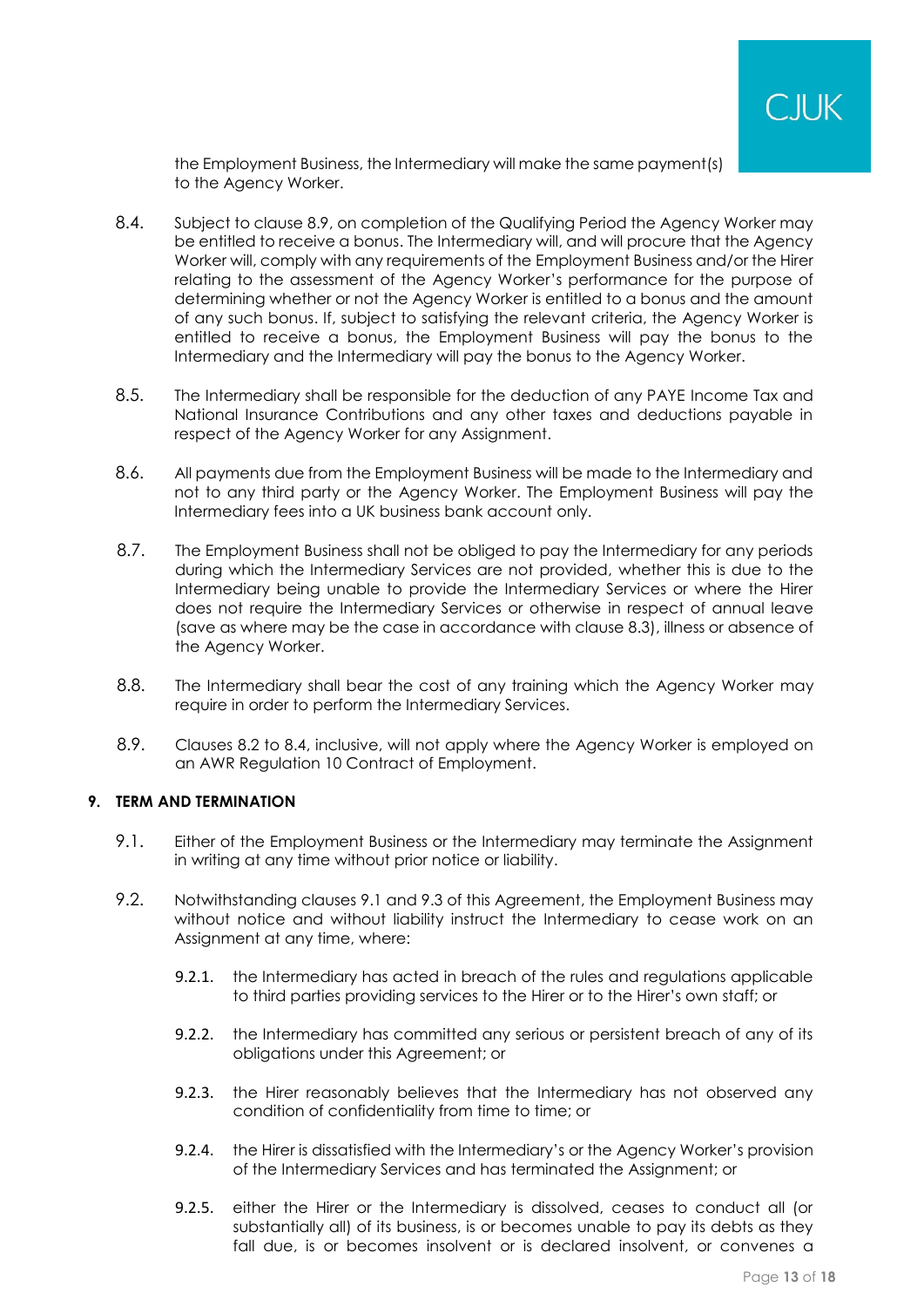

meeting or makes or proposes to make any arrangement or composition with its creditors; or

- 9.2.6. an administrator, administrative receiver, liquidator, receiver, trustee, manager or similar is appointed over any of the assets of the Hirer or the Intermediary; or
- <span id="page-13-0"></span>9.2.7. an order is made for the winding up of the Hirer or the Intermediary, or where the Hirer or the Intermediary passes a resolution for its winding up (other than for the purpose of a solvent company reorganisation or amalgamation where the resulting entity will assume all the obligations of the other party under this Agreement); or
- 9.2.8. the Intermediary or the Agency Worker is suspected of any fraud, dishonesty or serious misconduct; or
- 9.2.9. the Intermediary or the Agency Worker is unable to perform the Intermediary Services; or
- 9.2.10. the Employment Business suspects or believes that the Intermediary has not complied with any of the requirements of ITEPA or the NICs Legislation; or
- 9.2.11. the Intermediary fails to comply with clause [13.3;](#page-14-0) or
- 9.2.12. the Employment Business knows or suspects that either the Intermediary or the Agency Worker have breached the Data Protection Laws.
- <span id="page-13-1"></span>9.3. The Intermediary acknowledges that the continuation of an Assignment is subject to and conditioned by the continuation of the contract entered into between the Employment Business and the Hirer. In the event that the contract between the Employment Business and the Hirer is terminated for any reason the Assignment shall cease with immediate effect without liability to the Intermediary.
- 9.4. Failure by the Intermediary to give notice of termination as required in Clause 9.1 shall constitute a breach of contract and shall entitle the Employment Business to claim damages from the Intermediary for any resulting Losses suffered by the Employment Business.

## **10. INTELLECTUAL PROPERTY RIGHTS**

The Intermediary acknowledges that all copyright, trademarks, patents and other intellectual property rights deriving from the Intermediary Services carried out by the Intermediary and the Agency Worker for the Hirer during the Assignment shall belong to the Hirer. Accordingly the Intermediary shall (and shall procure that the Agency Worker shall) execute all such documents and do all such acts as the Employment Business shall from time to time require in order to give effect to its rights pursuant to this clause.

## **11. CONFIDENTIALITY**

- 11.1. In order to protect the confidentiality and trade secrets of any Hirer and the Employment Business and without prejudice to every other duty to keep secret all information given to it or gained in confidence the Intermediary agrees on its own part and on behalf of the Agency Worker as follows:
	- 11.1.1. not at any time whether during or after an Assignment (unless expressly so authorised by the Hirer or the Employment Business as a necessary part of the performance of its duties) to disclose to any person or to make use of any of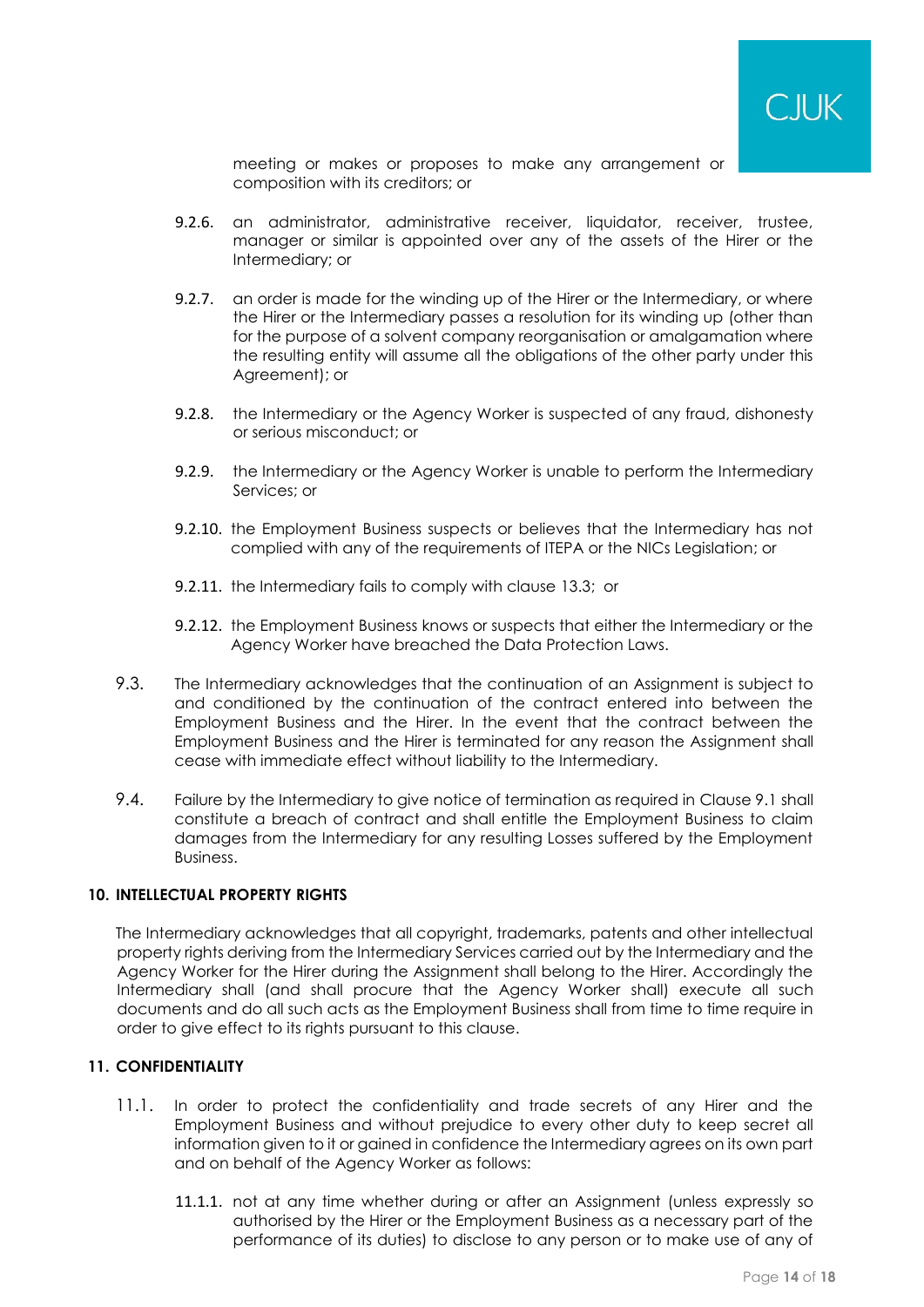

the trade secrets or the Confidential Information of the Hirer or the Employment Business with the exception of information already in the public domain;

- 11.1.2. to deliver up to the Hirer or the Employment Business (as directed) at the end of each Assignment all documents and other materials belonging to the Hirer (and all copies) which are in its possession including documents and other materials created by it or the Agency Worker during the course of the Assignment; and
- 11.1.3. not at any time to make any copy, abstract, summary or précis of the whole or any part of any document or other material belonging to the Hirer except when required to do so in the course of its duties under an Assignment in which event any such item shall belong to the Hirer or the Employment Business as appropriate.

### **12. COMPUTER EQUIPMENT WARRANTY**

The Intermediary shall ensure that any computer equipment and associated software that it provides to the Agency Worker for the purpose of providing the Intermediary Services contains anti-virus protection with the latest released upgrade from time to time.

## **13. CONTRACT MONITORING AND AUDITS**

- 13.1. The Employment Business reserves the right to audit the Intermediary on an ad hoc basis to ensure compliance with this Agreement and all statutory requirements in relation to all Agency Workers supplied to provide the Intermediary Services including in particular but not limited to ITEPA and the NICs legislation. The Employment Business will give the Intermediary 7 days' notice of such audit.
- 13.2. To assist the Employment Business in its audit the Intermediary will:
	- 13.2.1. maintain such records as are necessary to comply with this Agreement and all statutory requirements in relation to all Agency Workers supplied to provide the Intermediary Services, and will provide copies of the same to the Employment Business on request;
	- 13.2.2. provide the Employment Business with access to its premises and original records relating to all Agency Workers supplied to provide the Intermediary Services.
- <span id="page-14-0"></span>13.3. If having conducted an audit, the Employment Business requires the Intermediary to take any action the Intermediary shall take such action within the time period specified in writing by the Employment Business. If the Intermediary fails to take such action or to rectify the matter to the Employment Business's satisfaction, the Employment Business may terminate this Agreement in accordance with clause [9.](#page-12-4)

# **14. LIABILITY**

- 14.1. The Intermediary shall:
	- 14.1.1. be liable for any Losses or injury to any party resulting from the deliberate and/or negligent acts or omissions of the Intermediary or Agency Worker during an Assignment; and
	- 14.1.2. obtain adequate employer's liability insurance, public liability insurance, professional indemnity insurance and any other suitable policies of insurance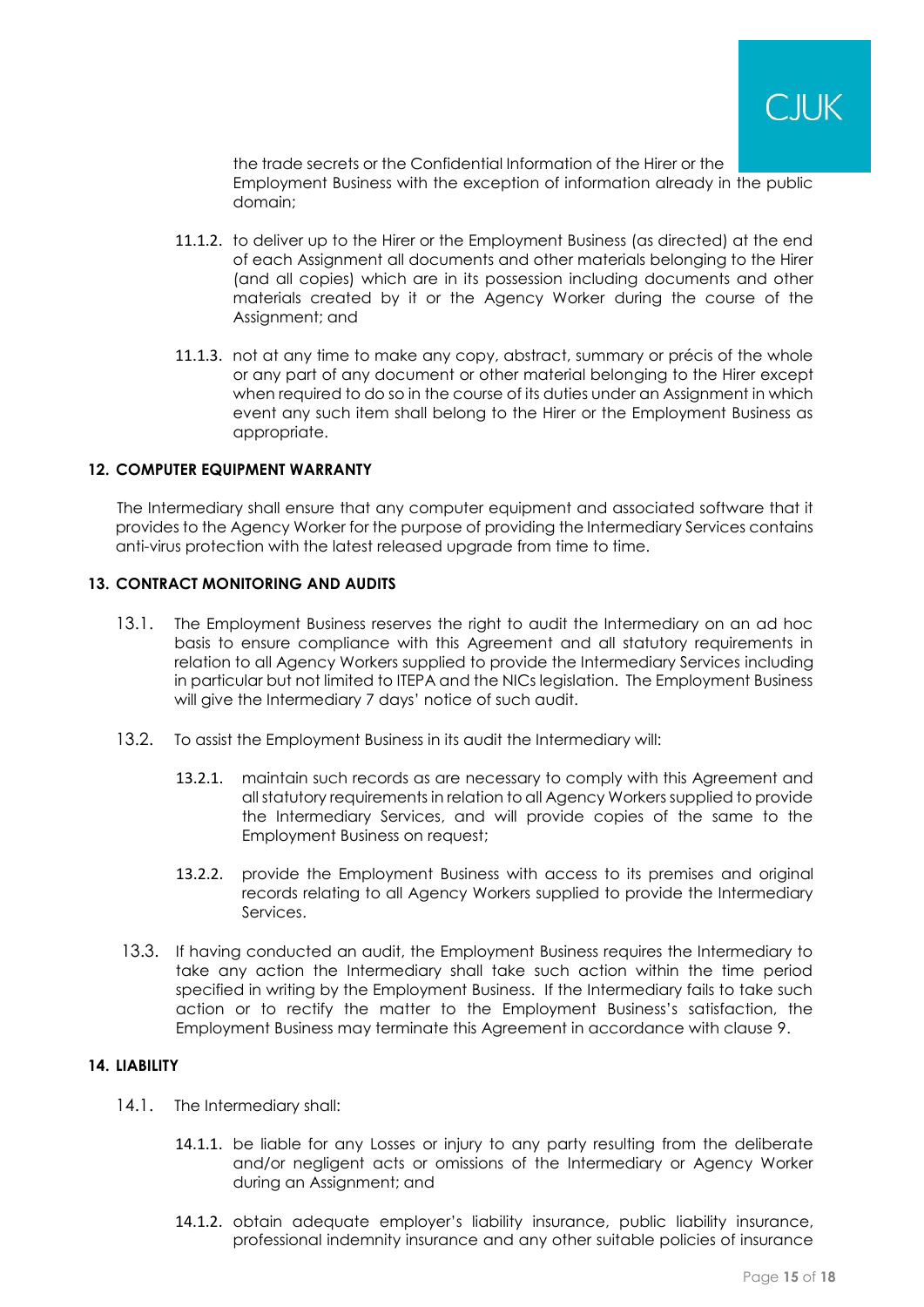

in respect of the Intermediary and the Agency Worker. The Intermediary shall maintain such insurances for the duration of the Assignment and following termination of the Assignment for the period specified. The Intermediary shall make a copy of the policy available to the Employment Business upon request.

### **15. INDEMNITY**

The Intermediary shall indemnify and keep indemnified the Employment Business against any Losses suffered or incurred by the Employment Business by reason of any proceedings, claims or demands by the Agency Worker, the Hirer or any third party arising out of any noncompliance with, and/or as a result of, any breach of this Agreement or the Data Protection Laws by either the Intermediary or the Agency Worker.

### **16. SEVERABILITY**

If any of the provisions of this Agreement shall be determined by any competent authority to be unenforceable to any extent, such provision shall, to that extent, be severed from the remaining terms, which shall continue to be valid to the fullest extent permitted by applicable laws.

### **17. NOTICES**

All notices which are required to be given in accordance with this Agreement shall be in writing and may be delivered personally or by first class prepaid post to the registered office of the party upon whom the notice is to be served or any other address that the party has notified the other party in writing, by email or facsimile transmission. Any such notice shall be deemed to have been served: if by hand when delivered, if by first class post 48 hours following posting and if by email or facsimile transmission, when that email or facsimile is sent.

#### **18. RIGHTS OF THIRD PARTIES**

- 18.1. Save as set out in clause [18.2,](#page-15-0) none of the provisions of this Agreement is intended to be for the benefit of or enforceable by third parties and the operation of the Contracts (Rights of Third Parties) Act 1999 is excluded.
- <span id="page-15-0"></span>18.2. The Hirer shall be entitled to rely on and enforce the indemnities in clause [3.9](#page-7-1) given by the Intermediary in favour of the Hirer, notwithstanding that the Hirer is not a party to this Agreement.

#### **19. GOVERNING LAW AND JURISDICTION**

This Agreement is governed by the law of England & Wales and is subject to the exclusive jurisdiction of the Courts of England & Wales.

**I am authorised to sign this Agreement for and on behalf of the Intermediary.**

## *Signed for and on behalf of (the Intermediary)*

Date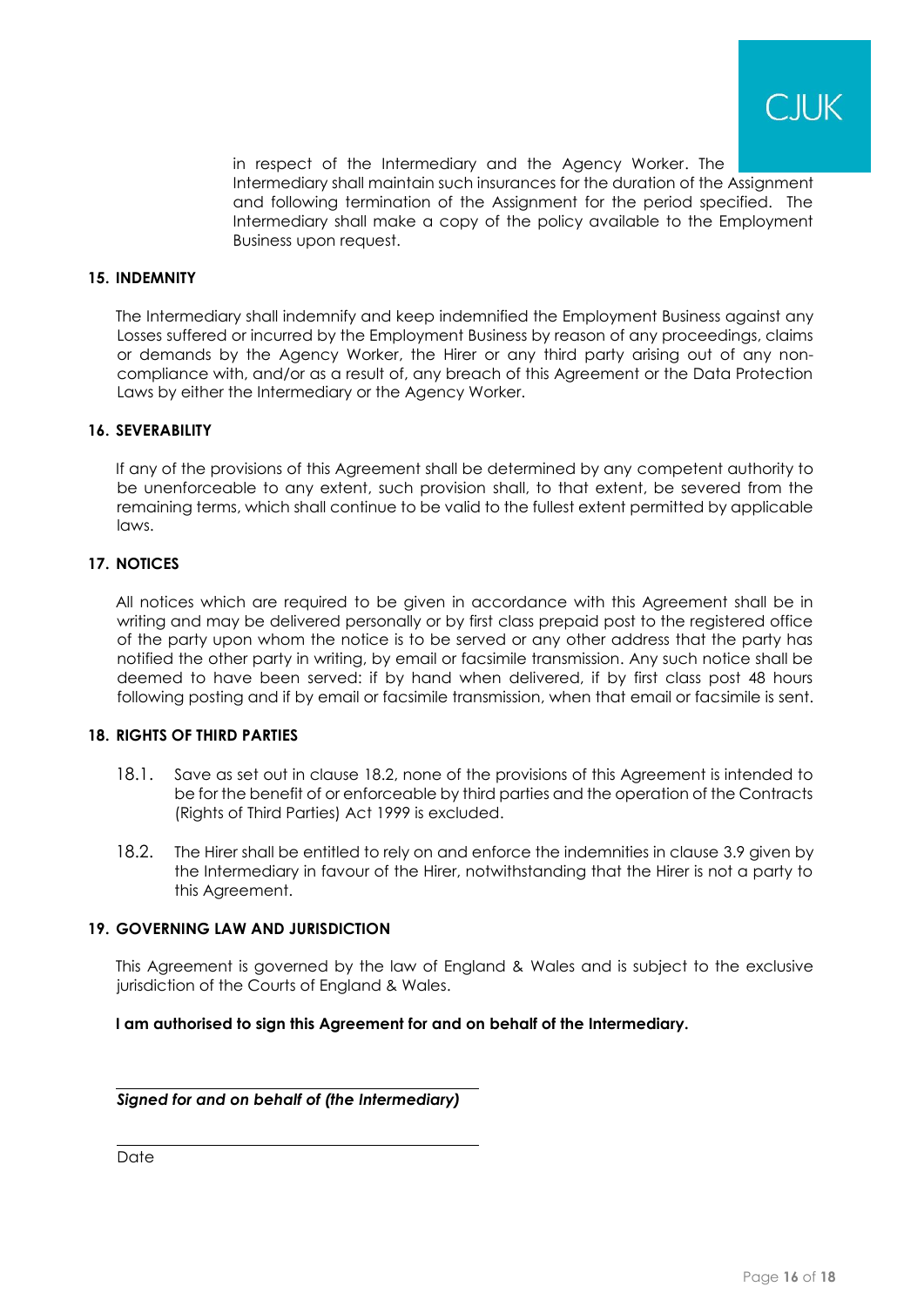# **SCHEDULE: "QUALIFYING PERIOD" AND "TEMPORARY WORK AGENCY"**

For the purpose of the definition of "Qualifying Period" in clause [1.1](#page-1-0) of this Agreement, when calculating whether any weeks completed with the Hirer count as continuous towards the Qualifying Period, where:

- (a) the Agency Worker has started working during an assignment and there is a break, either between assignments or during an assignment, when the Agency Worker is not working;
- (b) the break is:
	- (i) for any reason and not more than six Calendar Weeks;
	- (ii) wholly due to the fact that the Agency Worker is incapable of working in consequence of sickness or injury and the break is 28 Calendar Weeks or less; paragraph (iii) does not apply; and, if required to do so by the Employment Business, the Agency Worker has provided such written medical evidence as may reasonably be required;
	- (iii) related to pregnancy, childbirth or maternity and is at a time in a protected period, being a period beginning at the start of the pregnancy and ending at the end of the 26 weeks beginning with childbirth (being the birth of a living child or the birth of a child whether living or dead after 24 weeks of pregnancy) or, if earlier, when the Agency Worker returns to work;
	- (iv) wholly for the purpose of taking time off or leave, whether statutory or contractual, to which the Agency Worker is otherwise entitled which is:
		- i. ordinary, compulsory or additional maternity leave;
		- ii. ordinary or additional adoption leave;
		- iii. ordinary or additional paternity leave;
		- iv.  $t$  time off or other leave not listed in paragraphs (iv)I, ii, or iii above; or
		- v. for more than one of the reasons listed in paragraphs (iv)I, ii, iii to iv above;
	- (v) wholly due to the fact that the Agency Worker is required to attend at any place in pursuance to being summoned for service as a juror and the break is 28 Calendar Weeks or less;
	- (vi) wholly due to a temporary cessation in the Hirer's requirement for any worker to be present at the establishment and work in a particular role for a pre-determined period of time according to the established custom and practices of the Hirer;
	- (vii) wholly due to a strike, lock-out or other industrial action at the Hirer's establishment; or
	- (viii) wholly due to more than one of the reasons listed in paragraphs (ii), (iii), (iv), (v), (vi) or (vii); and
- (c) the Agency Worker returns to work in the same role with the Hirer,

any weeks during which the Agency Worker worked for the Hirer before the break shall be carried forward and treated as counting towards the Qualifying Period with any weeks during which the Agency Worker works for the Hirer after the break. In addition, when calculating the number of weeks during which the Agency Worker has worked, where the Agency Worker has started working in a role during an Assignment and is unable to continue working for a reason described in paragraph (b)(iii) or (b)(iv)i., ii, or iii., for the period that is covered by one or more such reasons, the Agency Worker shall be deemed to be working in that role with the Hirer for the original intended duration or likely duration of the relevant Assignment, whichever is the longer. For the avoidance of doubt, time spent by the Agency Worker working during an assignment before 1 October 2011 does not count for the purposes of the definition of "Qualifying Period".

"Temporary Work Agency" means as defined in Regulation 4 of the AWR being a person engaged in the economic activity, public or private, whether or not operating for profit, and whether or not carrying on such activity in conjunction with others, of:

- (a) supplying individuals to work temporarily for and under the supervision and direction of hirers; or
- (b) paying for, or receiving or forwarding payment for, the services of individuals who are supplied to work temporarily for and under the supervision and direction of hirers.